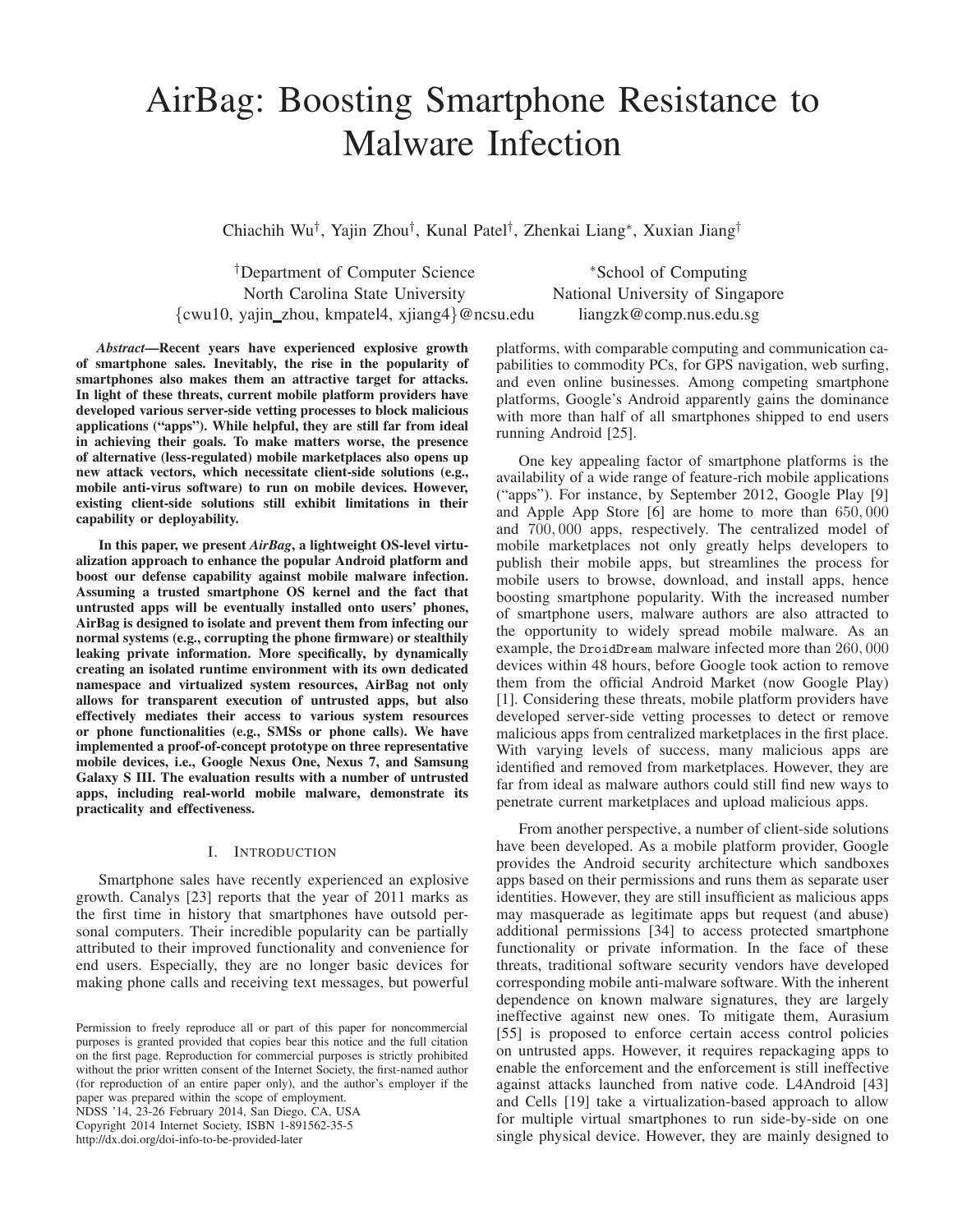embrace the new "bring-your-own-device" (BYOD) paradigm and the offered isolation is too coarse-grained at the virtual smartphone boundary. For mobile users, it is desirable to have a lightweight solution that can strictly confine untrusted apps (including ones with native code or root exploits) at the app boundary.

In this paper, we present the design, implementation, and evaluation of *AirBag*, a new client-side solution that leverages lightweight OS-level virtualization to significantly boost our defense capability against mobile malware infection. Specifically, as a client-side solution, AirBag assumes a trusted smartphone OS kernel and considers users may unintentionally download and install malicious apps (that somehow manage to penetrate the vetting processes of mobile marketplace curators). To strictly isolate and prevent them from compromising normal phone functionalities such as SMSs or phone calls, AirBag dynamically instantiates an isolated virtual environment to ensure their transparent "normal" execution, and further mediate their access to various system resources or phone functionalities. Therefore, any damages that may be possibly inflicted by untrusted apps will be strictly isolated within the virtualized environment.

To provide seamless user experience, AirBag is designed to run behind-the-scenes and transparently support mobile apps when they are downloaded, installed, or executed. Specifically, when an user installs (or sideloads) an app, the app will be automatically isolated within an AirBag environment. Inside the AirBag, the app is prohibited to interact with legitimate apps and system daemons running outside. To accommodate its normal functionality, AirBag provides a (decoupled) *App Isolation Runtime (AIR)* whose purpose is to separate it from the native Android runtime, but still allow the isolated app to run as it is installed normally. Further, users can choose to run AIR in three different modes: (1) "incognito" is the default mode that will completely remove personally-identifying information about the phone (e.g., IMEI) or users (e.g., gmail accounts) to avoid unnecessary information leakage; (2) "profiling" mode will log detailed execution traces (in terms of invoked Android APIs or functionalities) for subsequent offline analysis; (3) "normal" mode will essentially execute the app without further instrumentation. For other normal phone features (e.g., networking and telephony), the AIR proxies related API calls to the external native Android runtime through an authenticated communication channel.<sup>1</sup> This brings us new opportunities to apply fine-grained access control on the isolated app (e.g., prompting users for outgoing SMSs or phone calls) without repackaging the app itself or affecting the native Android runtime. Besides, the default mode ("incognito") of AirBag allows users to "test" an app in the isolated runtime before running it in the native runtime. Throughout the "test" phase, users can check if the app has any abnormal or malicious behavior with the fine-grained access control logs provided by AirBag. This prevents end users from installing malicious apps in the first place. On the other hand, users can also use the "profiling" mode to gather detailed information of the identified malicious apps (in "incognito" mode) for analysis.

To develop a robust AirBag mechanism and strictly confine untrusted apps, a common wisdom is to encapsulate their execution in a separate virtual machine (VM) that is isolated from the rest of the system. However, challenges exist to create a lightweight virtual machine for commodity mobile devices. In particular, current mobile devices are typically resource constrained with limited CPU, memory, and battery capability. And most off-the-shelf mobile devices do not have the processors with hardware virtualization support, which makes traditional virtualization approaches less desirable [52]. As our solution, AirBag takes a lightweight OS-level virtualization approach but still obtains comparable isolation capability. Specifically, by sharing one single OS kernel instance, our approach scales better than traditional hypervisors and incurs minimal performance overhead. Also, by providing a separate namespace and virtualizing necessary system resources, AirBag still achieves comparable isolation.

We have implemented a proof-of-concept prototype on three mobile devices, Google Nexus One, Nexus 7, and Samsung Galaxy S III, running Linux kernel 2.6.35.7, 3.1.10, and 3.0.8, respectively. To ensure seamless but confined execution of untrusted apps, our prototype builds the app isolation runtime or AIR by leveraging the Android Open Source Project (AOSP 4.1.1) to export the same interface while in the meantime allowing users to choose different running modes. Specifically, the "incognito" mode prevents personally-identifying information from being leaked while the "profiling" mode logs the untrusted app behavior, which we find helpful to analyze malicious apps (Section IV) in a live phone setting. Security analysis as well as the evaluation with more than a dozen of real-world mobile malware demonstrate that our system is effective and practical. The performance measurement with a number of benchmark programs further shows that our system introduces very low performance overhead.

The rest of the paper is organized as follows: In Section II, we present the overall system design, followed by its implementation in Section III. We then evaluate our prototype and report measurement results in Section IV. After that, we further examine possible limitations and explore future improvements in Section V. Finally, we describe related work in Section VI and conclude in Section VII.

## II. SYSTEM DESIGN

## *A. Design Goals and Threat Model*

Our system is designed to meet three requirements. First, AirBag should reliably confine untrusted apps such that any damage they may incur would be isolated without affecting the native phone environment. The challenges for realizing this goal come from the fundamental openness design behind Android, which implies that any app is allowed to communicate with other apps or system daemons running in the phone (through built-in IPC mechanisms). In other words, once a malicious app is installed, it has a wide attack surface to launch the attack. The presence of privilege escalation or capability leak vulnerabilities [37] further complicates the confinement requirement.

Second, AirBag should achieve safe and seamless user experience throughout the lifespan of untrusted apps, from their installation to removal. Specifically, from the user's perspective, AirBag should avoid incurring additional burden on users. Correspondingly, the challenge to meet this goal

<sup>&</sup>lt;sup>1</sup>A network connection which relies on the authentication protocols to provide secure communication.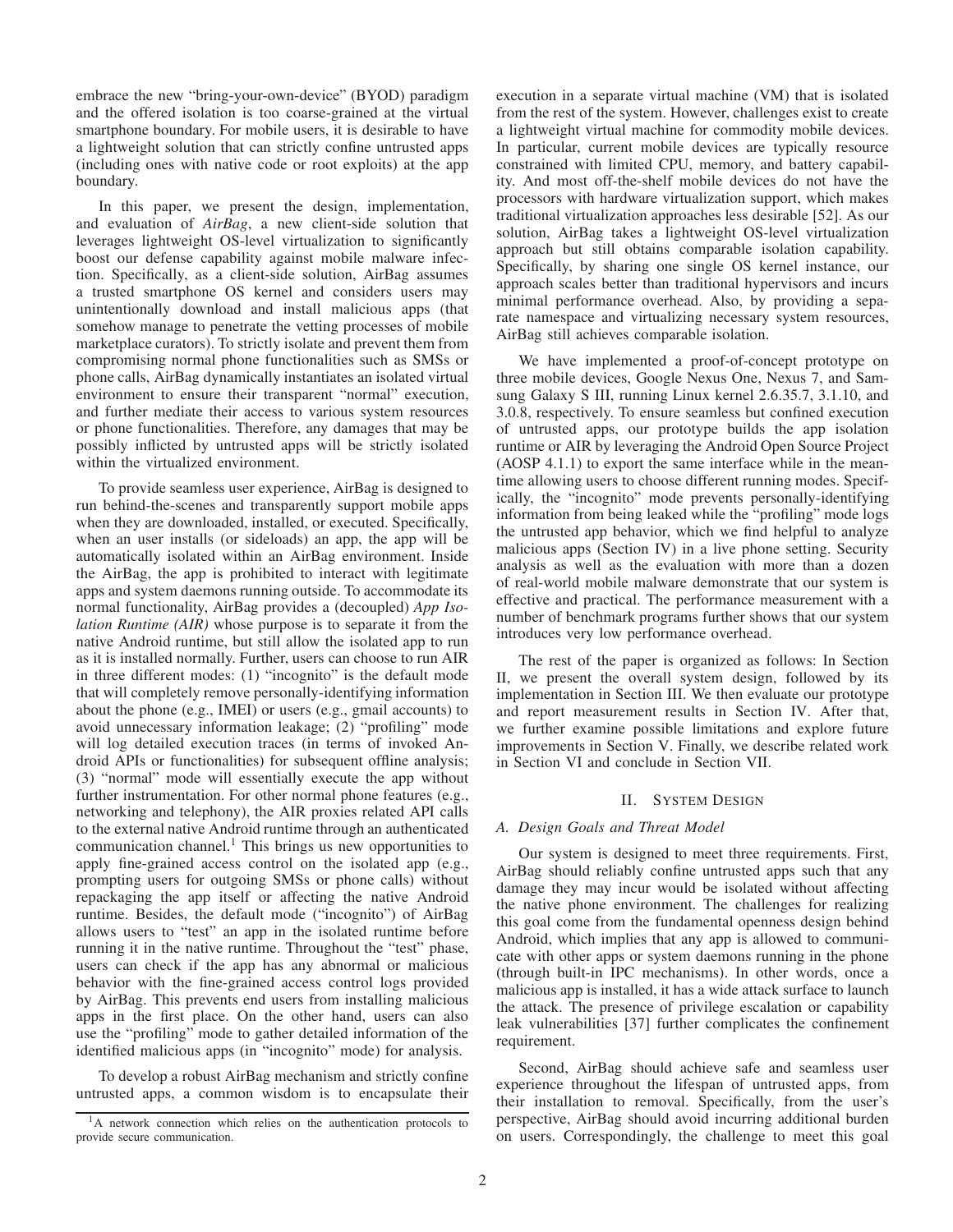

Fig. 1. An Overview of AirBag to Confine Untrusted Apps

is to transparently instantiate AirBag's app isolation runtime when an untrusted app is being installed and seamlessly adjust different runtime environments when the untrusted app is being launched or terminated.

Third, because AirBag is deployed in resource-constrained mobile devices, it should remain lightweight and introduce minimal performance overhead. In addition, AirBag should be generically portable to a range of mobile devices without relying on special hardware or features (that may be limited to certain phone models).

**Threat Model and System Assumption** We assume the following adversary model while designing AirBag: Users will download and install third-party untrusted apps. These apps may attempt to exploit vulnerabilities, especially those in privileged system daemons such as Zygote. By doing so, they could cause damages by either gaining unauthorized access to various system resources or abusing certain phone functionalities in a way not permitted by the user or not known to the user.

Meanwhile, we assume a trusted smartphone OS kernel, including our lightweight OS extension to support isolated namespace and virtualized system resources. As a client-side solution, AirBag relies on this assumption to establish necessary trusted computing base (TCB). Also, such assumption is shared by other OS-level virtualization research efforts [43], [19]. With that, we consider the threat of corrupting OS kernels falls outside the scope of this work.

## *B. Enabling Techniques*

In Figure 1, we show the overview of AirBag to confine untrusted apps and its comparison with traditional Androidbased systems. The confinement is mainly achieved from three key techniques: *decoupled app isolation runtime (AIR)*, *namespace/filesystem isolation*, and *context-aware device virtualization*.

*1) Decoupled App Isolation Runtime (AIR):* Due to the openness design of Android, all apps share the same Android runtime and consequently any app is allowed to communicate with other apps on the phone. As mentioned earlier, from the security perspective, this exposes a wide attack surface. In AirBag, to minimize the attack surface and avoid affecting the original Android runtime, we choose to decouple the untrusted app execution from it. A separate app isolation runtime that allows apps to run on it and has (almost) no interaction with the original Android runtime is instantiated for untrusted app execution.

There are several benefits behind such a design: First, by providing a consistent Android abstract layer that will be invoked by third-party Android apps, AIR effectively ensures proper execution of untrusted apps without impacting the original Android runtime. Second, by design, AIR does not need to be trusted as it might be potentially compromised by untrusted apps. Third, a separate app isolation runtime also allows for customization to support different running modes (Section II-C). This is necessary as AIR mainly consists of essential Android framework classes and other service daemons that are tasked to manage various phone resources (e.g., device ID) or features (e.g., sensors). As a result, they likely access private or sensitive information that could be of concern when being exposed to untrusted apps.

*2) Namespace/Filesystem Isolation:* With a separate Android runtime to host untrusted apps, AirBag also provides a different namespace and filesystem to further restrict and isolate the capabilities of processes running inside. Because of namespace and filesystem isolation, an untrusted app inside AirBag is not able to "see" and interact with other processes (e.g., legitimate apps and system daemons) running outside. In fact, all processes running inside have their own view of running PIDs, which is completely different from external processes. In addition, to proactively contain possible damages, AirBag has its own filesystem different from the normal system. For storage efficiency, we extensively leverage unionfs [48] to compose AirBag's filesystem and isolate modifications from untrusted apps.

To elaborate, when an Android system is loaded, a number of service processes or daemons (e.g., vold, binder and servicemanager) are created. Inside AirBag, we similarly launch the same subset of processes but group them in their own cgroup [24]. By doing so, they are prevented from observing and interacting with processes in another group (i.e., processes in the original native Android system). The cgroup concept greatly facilitates AirBag management. Specifically, the set of processes inside AirBag is typically suspended until one untrusted app is being installed or launched. The newly installed untrusted app will automatically become a member of this cgroup. As a result, we can easily suspend the whole cgroup when no untrusted app is active to minimize the footprint or reduce the performance and power consumption.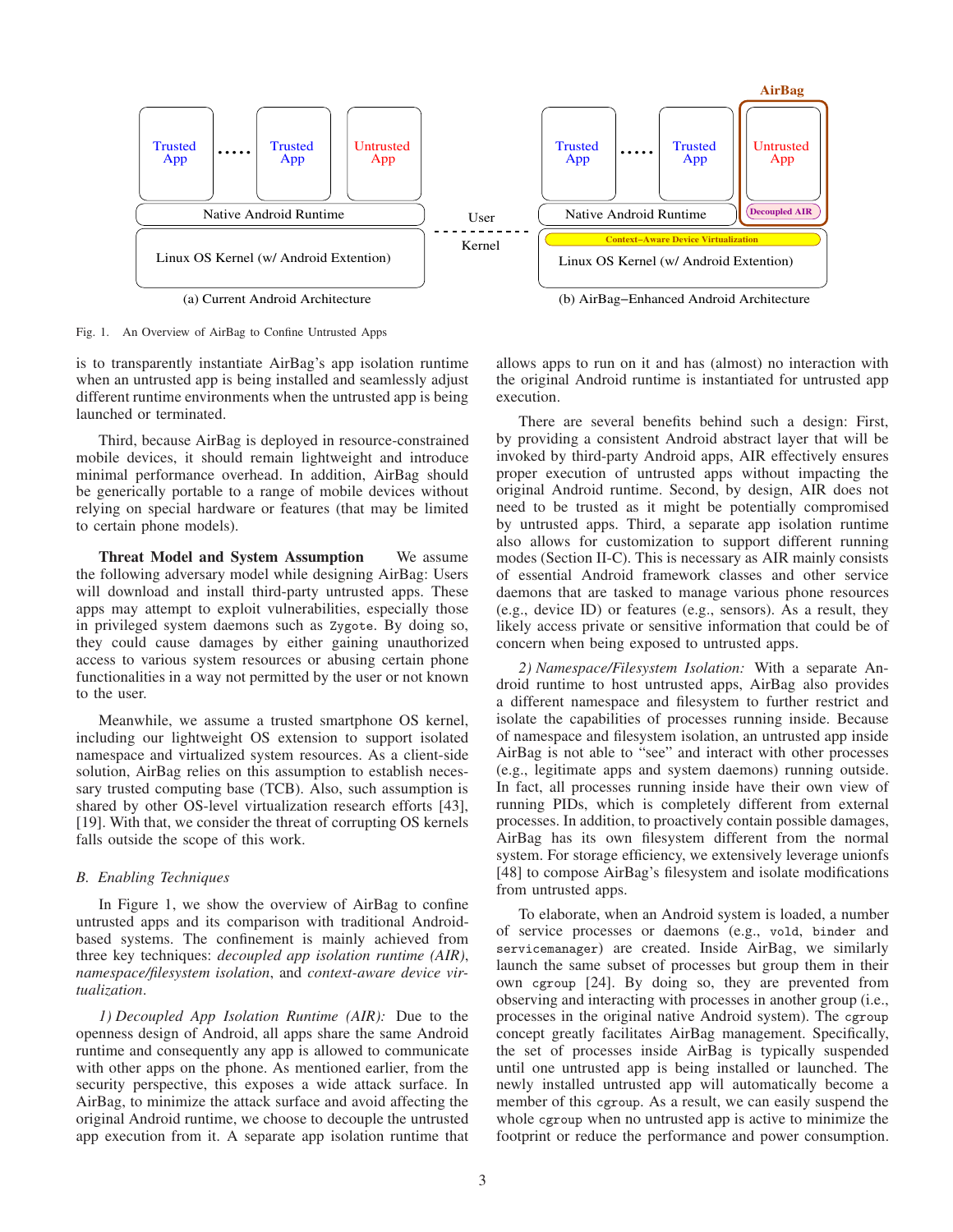Note that cgroup is provided by the OS kernel and is assumed to be trusted.

*3) Context-Aware Device Virtualization:* The presence of a separate AIR and namespace in AirBag unavoidably creates contentions for underlying system resources, even though AirBag delineates a boundary and by default disallows any interaction from inside to outside and vice versa. To resolve the contention, there is a need to multiplex various system resources. In our design, we develop a lightweight OS-level extension to mediate and multiplex the accesses from native and AirBag runtimes.

As an example, suppose two apps need to update the screen at the same time. Traditionally, a single service daemon SurfaceFlinger is in charge of synthesizing data from different sources (including these two apps) and generating the final output to be rendered on the device screen. However, with AirBag, these two apps run in two different runtimes and they will not share the same SurfaceFlinger service. Instead, AirBag has its own SurfaceFlinger service which will independently update the screen.

Our solution is to virtualize hardware devices in a contextaware manner. Specifically, our lightweight OS extension adds necessary multiplexing and demultiplexing mechanisms in place when the underlying hardware devices are being accessed. Also, our extension keeps track of the current "active" Android runtime (or namespace) and always allows the active runtime to access the hardware resources. Notice that an Android runtime is active if an app on it holds the focus, i.e., the user is currently interacting with the app. To maintain the same user experience, we disallow an user to simultaneously interact with two apps in different runtimes. As a result, in any particular moment, there exists at most one active runtime. Meanwhile, to gracefully handle contentious access from inactive runtime, we take different strategies base on the nature of relevant hardware resources. For example, for touch-screen and buttons, any press/release event will always be delivered to the active runtime only. For screen update, as the framebuffer device driver performs actual DMA operations from a memory segment to the LCD controller hardware, we accordingly prepare two separate memory segments such that each environment can independently render different output without interfering each other. The framebuffer driver can then choose the active memory segment to perform DMA and thus have an actual access to the LCD controller hardware.

## *C. Additional Capabilities*

Beside the above key techniques, we also developed additional capabilities to facilitate the confinement and improve user experience.

*1) Incognito/Profiling Modes:* The decoupled AIR to host untrusted apps provide unique opportunities for its customization. Specifically, to prevent private information disclosure, we introduce the incognito mode that essentially instruments the AIR to exclude any sensitive data such as IMEI number, phone number, and contacts. For example, the device's IMEI number can be normally retrieved by apps through the services provided by the Android framework. When entering the incognito mode, such services are configured to return faked IMEI number to the calling app. Therefore, the isolated app transparently proceeds with fake data without additional risks. Also, AirBag prepares a separate root filesystem that allows for convenient "restore to default" to undo damages from untrusted apps. In addition, we also provide profiling mode that essentially records the execution trace of untrusted apps. The trace is mainly collected in terms of Android-specific logcat, which turns out to be very helpful for malware analysis (Section IV).

*2) User Confirmation for Sensitive Operations:* The decoupled AIR also provides interesting opportunities to further limit the capabilities of isolated apps. For example, a malicious app may attempt to stealthily send SMS text messages to certain premium-rate numbers or record your phone conversation. When such an app runs inside AirBag, the access to related phone features (e.g., radio, audio, and camera) will immediately trigger user attention for approval. In other words, the stealthy behavior from these apps will now be brought to user attention and the user also has the option to disallow it. It is interesting to notice that the latest Android release, i.e., Jellybean 4.2, introduces a built-in security feature called premium SMS confirmation [2] to avoid malware to rack up phone bills. While achieving similar goals, AirBag is different in restricting the access to certain phone features outside the AIR environment, thus providing stronger robustness than any inside solutions (as the *internal* built-in feature can be potentially compromised by untrusted apps for circumvention).

*3) Seamless Integration:* To achieve seamless user experience, AirBag introduces minimal user interaction when an app is being installed or launched. Specifically, when an untrusted app is being installed (or sideloaded), AirBag will prompt user with a (default) option to install it inside AirBag. If chosen, AirBag essentially notifies its own PackageInstaller to start the installation.<sup>2</sup> Note that for an app downloaded from Internet, the Android DownloadManager will store it in a specific directory located in microSD. In our prototype, we choose to export this directory read-only to AirBag so that its PackageInstaller can access it for installation. For improved user experience, AirBag will be installed as the default PackageInstaller. Inside AirBag, we have a daemon that listens to the command from it to kick off internal app installation. In other words, the isolated apps are physically installed in the AirBag instead of the original Android runtime. Moreover, for any app being installed inside AirBag, AirBag will automatically create an app stub that bears the same icon from the original app. (To indicate the fact that it is actually inside AirBag, we will attach a lock sign to the icon.) When the *app stub* is invoked, AirBag will be notified to seamlessly launch the actual app such that the user would feel just like invoking a normal app (without noticing the fact it is actually running inside AirBag). By doing so, the AIR becomes active and the original Android runtime goes to inactive. Once the user chooses to terminate the app, the original Android runtime is resumed back to active.

# III. IMPLEMENTATION

We have implemented a proof-of-concept AirBag prototype on three different mobile devices, i.e., Google Nexus

 $2$ If not chosen, the normal installation procedure will be triggered without AirBag protection.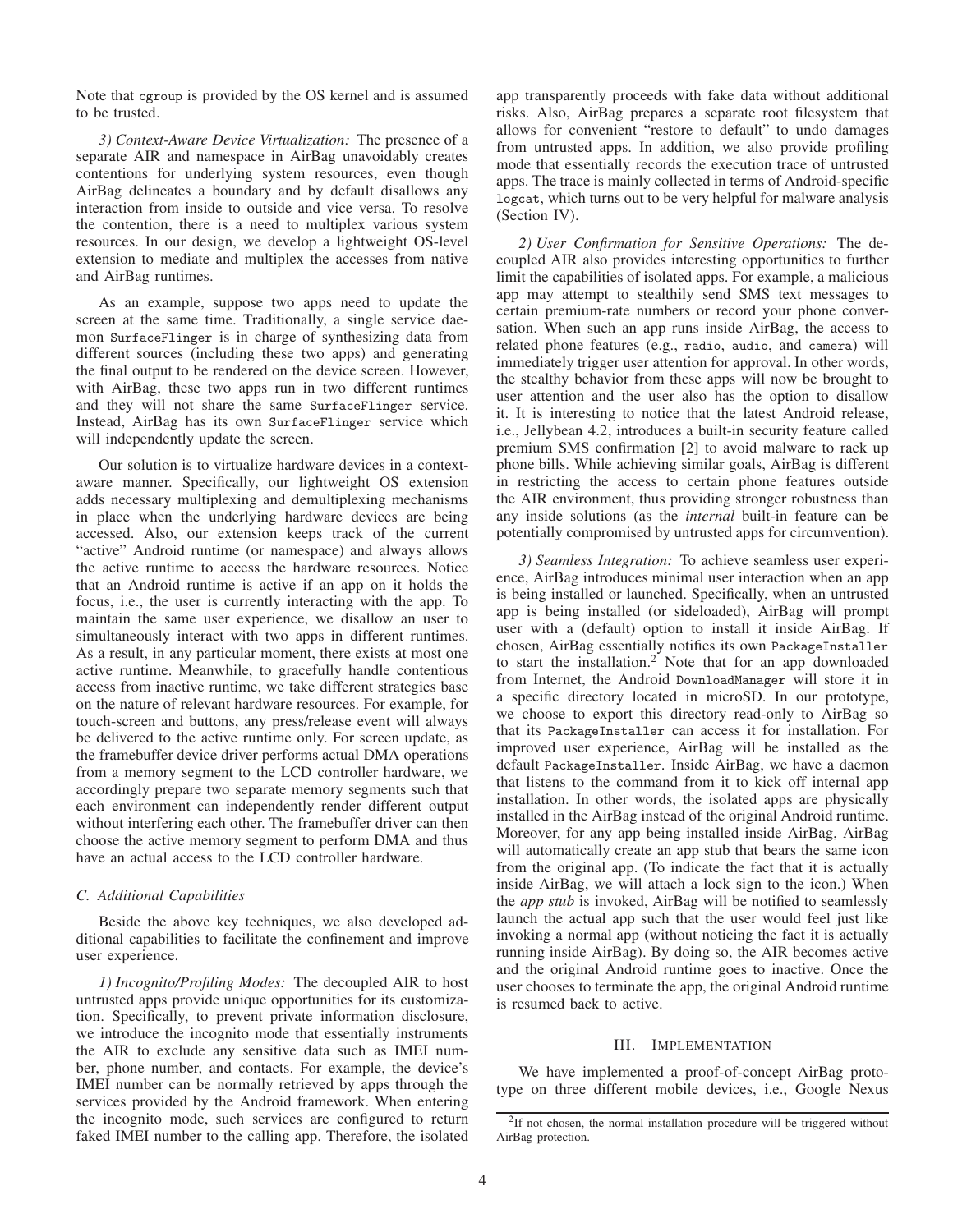One, Nexus 7, and Samsung Galaxy S III, running Linux kernel 2.6.35.7, 3.1.10, and 3.0.8 respectively. Our prototype is portable without relying on any specialized hardware support. In the following, we present in detail about our prototype. For simplicity, unless explicitly mentioned, we will use Google Nexus One as the reference platform.

#### *A. Namespace/Filesystem Isolation*

Our system confines untrusted apps in a separate namespace and filesystem. In our prototype, we leverage and extend the namespace isolation feature of cgroups [24] in mainstream Linux kernels. At the high level, our prototype instantiates a new namespace and then starts from the very first process (i.e., airbag\_init) inside AirBag. The airbag\_init process will then bootstrap the entire AIR. Specifically, the new namespace of AirBag is created by cloning a new process with a few specific flags: CLONE\_NEWNS, CLONE\_NEWPID, CLONE\_NEWIPC, CLONE\_NEWUTS, and CLONE\_NEWNET. Further, right before switching the control to the airbag\_init program, we initialize a separate root filesystem for the newly clone'd process (and its decedent processes) by invoking pivot\_root in the new root directory that contains essential AIR files. We then prepare procfs and sysfs filesystems inside AirBag so that subsequent processes inside AirBag can properly interact with the underlying Linux kernel. After that, we yield the control by actually executing the airbag\_init program that then kicks off the entire AIR, including various service daemons (e.g., SurfaceFlinger and system\_server). These service daemons as well as essential Android framework classes collectively allow untrusted apps to execute transparently when they are dispatched to the AIR.

With a new AirBag-specific namespace, all processes running inside cannot observe and interact with processes running outside. However, some features (mainly for improved user experience) may require inter-namespace communication. Specifically, when installing an untrusted app, our PackageInstaller needs to notify AirBag for seamless installation. To achieve that, we virtualize a network device [17] inside AirBag and connect it to a pre-allocated bridge interface on the native Android system. By building such an internal channel for "inter-namespace" communication, we can naturally enable networking and telephony support inside AirBag.

By instantiating two different namespaces on the same kernel, our prototype needs to keep track of the current active namespace, which is needed to enable context-aware device virtualization (Section III-B). Specifically, we need to export the related namespace information to corresponding OS components (e.g., framebuffer/GPU drivers) such that they can properly route or handle hardware device accesses from different namespaces. For instance, when a user-level process requests to update the framebuffer, we need to update the respective memory blocks associated with its namespace in OS kernel. Fortunately, when a process is clone'd with the CLONE\_NEWNS flag, an instance of struct nsproxy would be allocated in Linux kernel to store the information such as utsname and filesystem layout of the new namespace. Given that all processes belong to the same namespace share the same nsproxy data structure, our current prototype simply uses it as the namespace identifier. When a process accesses system

TABLE I. SUPPORTED ANDROID HARDWARE DEVICES IN AIRBAG

| Hardware Device         | Description                       |
|-------------------------|-----------------------------------|
| $Au\overline{di\alpha}$ | Audio Playback and Capture        |
| Framebuffer             | Display Output                    |
| <b>GPU</b>              | Graphics Processor                |
| Input                   | Touchscreen and Buttons           |
| IPC                     | Binder IPC Framework              |
| Networking              | WiFi Network Interface            |
| pmem                    | Physical Memory Allocator         |
| Power                   | Power Management (Suspend/Resume) |
| <b>RTC</b>              | Real Time Clock                   |
| <b>Sensors</b>          | Temperature, Accelerometer, GPS   |
| Telephony               | Cellular Radio (GSM, CDMA)        |

resources (e.g., via ioctl), we consult the nsproxy pointer of its task\_struct via the current pointer and use it to guide proper access to virtualized system resources. For bookkeeping purpose, we maintain an internal mapping table which records the related nsproxy pointer for each namespace. In our prototype, we find it sufficient to support two namespaces, one for the native Android runtime and another for AirBag. The corresponding entry is dynamically created when the respective first process (i.e., init or airbag\_init) is launched.

## *B. Context-Aware Device Virtualization*

Our prototype permits contentious accesses from the two running namespaces. To accommodate that, AirBag effectively multiplexes their accesses to various system resources in a way transparent to user-level apps (so that normal user experience will not be compromised). In Table I, we show the list of virtualized hardware devices supported in Airbag. Due to page limit, we will explain the six representative hardware devices in more details.

*1) Framebuffer/GPU:* In AirBag, one of the most important devices for virtualization is the device screen, which involves the respective framebuffer and GPU. Specifically, in Android, all the visual content to be shown by running apps are synthesized by the screen updater (SurfaceFlinger) to the framebuffer memory, which is allocated from the OS kernel but mapped to userspace. Any update will trigger the framebuffer driver to issue DMA operations and display the synthesized image to the device screen. Since we have only one device screen and there exist two screen updaters from two different namespaces, we need to regulate which one will gain actual access to the screen.

For isolation purposes, our prototype allocates a second framebuffer memory exclusively for the AIR runtime so that each updater can update its own framebuffer without affecting each other. But the underlying hardware driver will only deliver the framebuffer from the active namespace to the screen. In our prototype, since the framebuffer memory is mapped into the GPU's private page table and the page table can be dynamically updated at runtime, we choose to only activate the framebuffer memory in GPU from the active runtime.

Our solution works well in all three experimented mobile devices. However, the prototype on Nexus One deserves additional discussions. To efficiently manage and allocate physical memory for GPU, the Android support on Nexus One has a physical memory allocator called pmem. The user-level screen updater will request physical memory from the /dev/pmem device. In order for the GPU and the upper-layer screen updater to render on the screen, a 32MB contiguous physical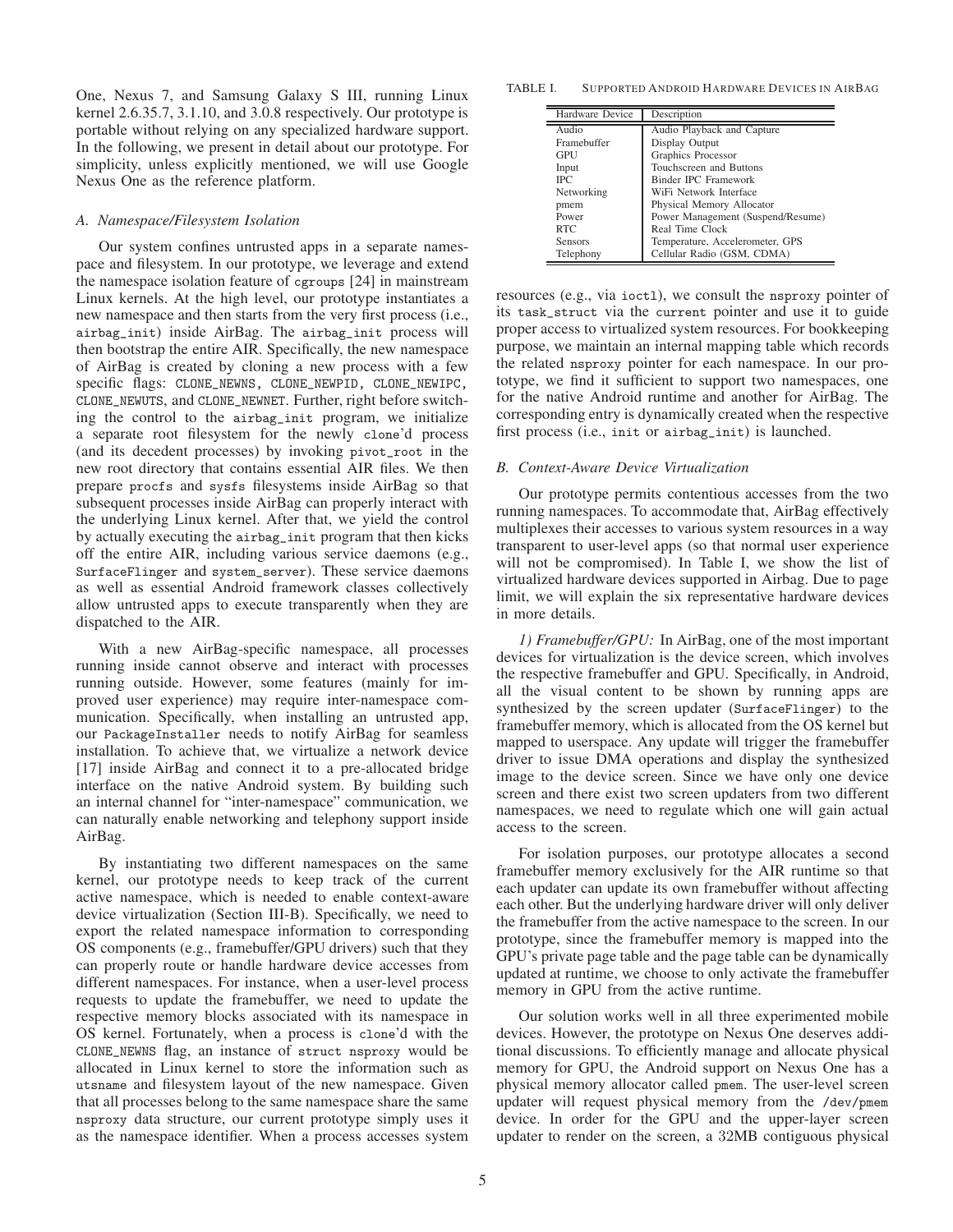

Fig. 2. Framebuffer Virtualization in AirBag (Nexus One)

memory block has been reserved for /dev/pmem. With two instantiated runtimes, an intuitive solution will be to double the memory reservation and dynamically allocate the first half for the original Android runtime and the second half for AIR. In fact, we indeed implemented this approach but painfully realized that there also exist lots of other meta information associated with /dev/pmem, which also need to be decoupled for namespace awareness. For portability, we aim to avoid changing the internal logic. We then devise another solution by creating a separate /dev/pmem device for each namespace (while still doubling the memory reservation). From the upper-layer runtime perspective, it is still accessing the same /dev/pmem device. But in our OS extension, we dynamically map the device file to /dev/pmem\_native and /dev/pmem\_airbag respectively to maintain transparency and consistency inside the original pmem driver as well as upperlayer screen updaters. In Figure 2, we summarize the interaction between the screen updaters, decoupled pmem device, GPU, and framebuffer drivers on our Nexus One prototype.

*2) Input Devices:* After creating a distinct framebuffer for each namespace, our next step is to appropriately deliver events from various input devices (e.g., touchscreen, buttons, and trackball) to the right namespace. Interestingly, Linux kernel has designed a generic layer, i.e., *evdev* (event device), which connects various input device drivers to upper-layered software components. The presence of such layer makes our prototype relatively straightforward. Specifically, the Android runtime (or its service daemons) will listen to input events (e.g., touchscreen and trackball) by registering itself as a client represented as evdev\_client in OS kernel. When the underlying driver is notified with a pending input event from hardware (e.g. a tap on the touchscreen), the event is delivered to all the registered clients. Therefore, upon the input event registration, we will record its namespace into the evdev\_client data structure. When an input event occurs, similar to the framebuffer driver, we deliver it only to the registered clients from the active namespace. In other words, all other clients from inactive namespace will not be notified about the event.

*3) IPC:* After handling basic input and (screen) output devices, we find they are still insufficient to properly set up the AIR environment. It turns out that the problem is due to the custom IPC mechanism in Android. Specifically, unlike the traditional Linux IPC that is already isolated by different namespaces (or cgroups), a custom IPC driver named binder is developed in Android. With the binder driver, a special daemon servicemanager will register itself as the binder context manager during the loading process of Android. After that, various service providers will register themselves (via *addService*) so that other service users can look up and ask for their services (via *getService*). Note that all these operations are performed by passing IPC messages through /dev/binder.



Fig. 3. Telephony Virtualization in AirBag

To virtualize /dev/binder, we create a separate context manager for AIR so that all subsequent services registration or lookup will be performed independently within AirBag. In our prototype, we have similarly created an array of context managers indexed by respective namespace. With that, both native runtime and AIR have their own servicemanager daemons registering as the context managers that handle followup *addService/getService* operations independently, such that all inter-app communications (e.g., *intents*) are fully supported within AirBag. Also, notice that binder is the first system resource the Android runtime acquires, we can also conveniently consider the moment when the device file /dev/binder is being opened as the indication that a new namespace needs to be created.

*4) Telephony:* The telephony support in Android largely relies on a service daemon, rild, which loads vendor-proprietary library (e.g., libhtc\_ril.so) for controlling the underlying hardware. In particular, a Java class com.android.internal .telephony.RIL of Android runtime communicates with rild via an Unix domain socket (created by rild) to proxy various telephony services. To support necessary telephony functions inside AIR, as we do not have access to vendor-specific source code, we choose to multiplex the hardware access at the user level rild. Specifically, in our prototype, we create a TCP socket along with the normal Unix domain socket in rild that runs in the native runtime. The new TCP socket is used to accept incoming connections from the com.android.internal .telephony.RIL inside AirBag ( Figure 3). In other words, the rild inside AirBag is disabled (by adjusting the internal startup script init.rc). By design, our current prototype allows for outgoing phone calls from AirBag, but any incoming phone calls will be automatically answered in the native runtime.<sup>3</sup>

*5) Audio:* For the audio device, we find the support on Nexus One straightforward as it exports a device file

<sup>&</sup>lt;sup>3</sup>If the native runtime is currently not active when an incoming phone call is received, we will automatically activate it to achieve the same level of user experience.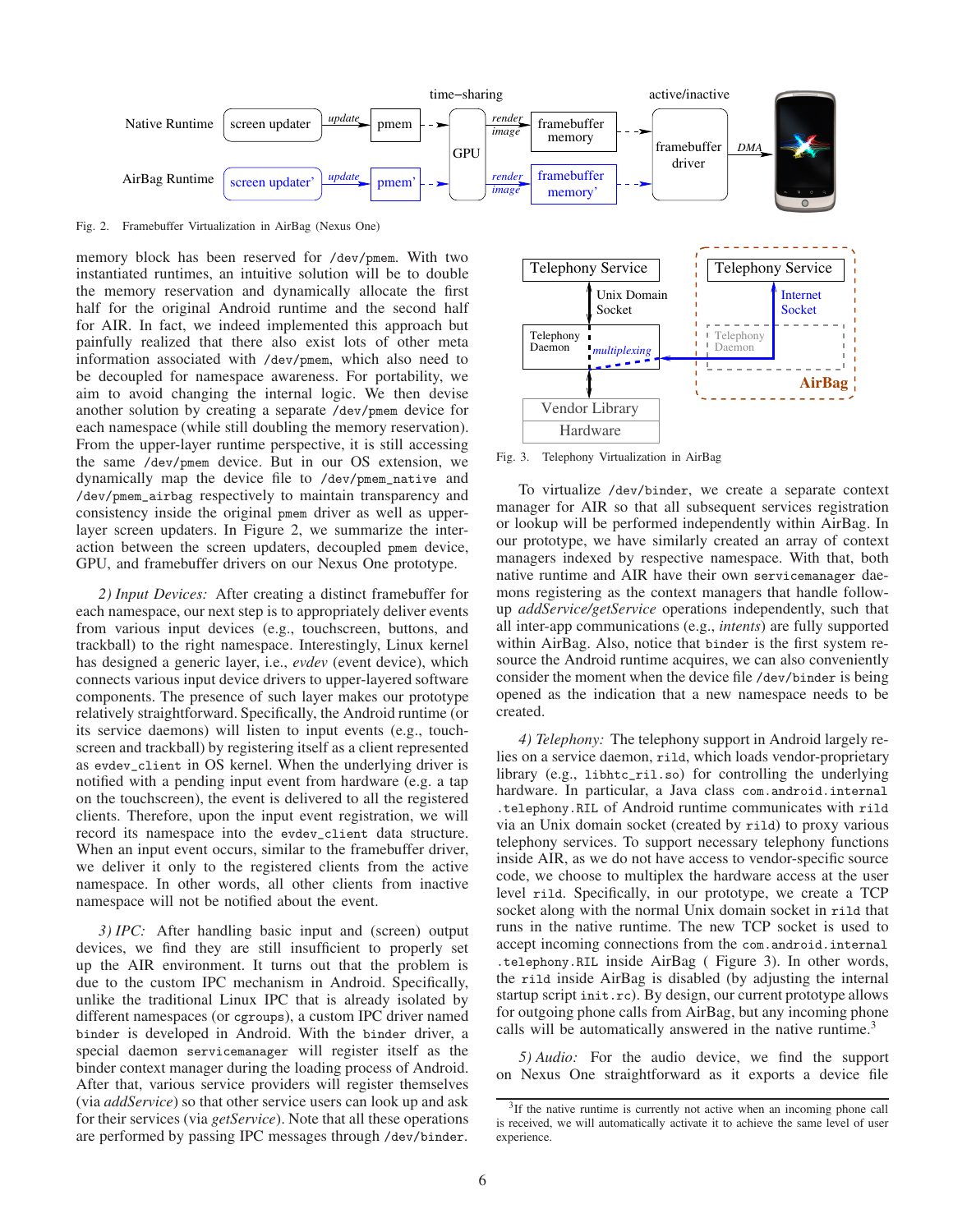/dev/q6dsp that allows for concurrent accesses. However, the support on Nexus 7 and Galaxy S III is rather complicated. Specifically, both devices adopt the standard ALSA-based audio driver [18] in OS kernel, which allows only one active audio stream. In other words, if one namespace is currently accessing the device, the other will not be able to access it. Specifically, the process trying to access the audio device would be put into a wait queue when the device is in use.

In our prototype, we take a similar approach with the /dev/pmem device. Specifically, we add a separate virtual audio stream for each namespace so that it will maintain exclusive use within respective namespace. The virtual audio stream from the active namespace will be bound to the hardware audio stream at runtime. For example, in ALSA, an ioctl operation, i.e., SNDRV\_PCM\_IOCTL\_WRITEI\_FRAMES is used to send audio data to the device. Such an ioctl from the inactive runtime would silently return without actually sending data to the hardware. But for other ioctls to retrieve or update hardware states such as SNDRV\_PCM\_IOCTL\_SYNC\_PTR, we maintain its own latest cache of the states, which will then be applied to hardware when its namespace becomes active. When an inactive namespace becomes active, it is allowed to preempt the use of the audio device.

*6) Power Management:* The presence of two runtimes also complicates the power management. For example, when an untrusted game app runs inside AirBag for a while, the native runtime may time out and attempt to perform early suspend on the entire phone, which includes turning off the screen. To avoid causing inconvenience, our current prototype chooses to disable any power-related operations from AirBag. In other words, we only allow the native runtime to turn off or dim the screen. In order to prevent the native runtime to sleep while AirBag is active, it will require a wakelock [13] in the native runtime before activating the AIR. The AIR still maintains its own timeout for screen turn-off. But instead of actually turning off the screen, it will release the wakelock. Also, when the app inside AirBag terminates, it will then release the wakelock and yield the control back to the native runtime.

## *C. Decoupled App Isolation Runtime*

With a separate app isolation runtime, we have the opportunity to customize it to better confine untrusted apps without affecting the original native runtime. As mentioned earlier, we build the AIR by customizing Android Open Source Project (AOSP 4.1.1) to export the same interface while in the meantime allowing users to choose different running modes. In particular, the AIR's root directory is relocated with the pivot\_root system call (so that any write operation issued in AirBag would not corrupt the original files in the firmware). Specifically, we build a unionfs [48] that copyon-writes all updates in a file-based ext4 disk image and uses a base filesystem as a squashfs image for read-only operations. Such an organization enables us to readily provide the "restore to default" feature, which essentially removes the dirty file-based ext4 disk image. Also, our system eliminates all potential personally-identifying information from AIR for the "incognito" mode. For instance, the Android API TelephonyManager.getDeviceId() has been instrumented to return a faked IMEI number.

The layered design of AOSP also provides the opportunity to profile app behavior. For example, while analyzing a malware, we usually leverage logcat, to record various Android API calls we are interested in. We note that the collected log entries are pushed down from the namespace in which the untrusted app runs, which does lead to the concern of trustworthiness of collected log. However, from another perspective, the actual dumped message is maintained by the kernel-level log driver, which is assumed to be trusted (Section II). Moreover, the profiling mode will turn on the systemtap support [16] to record syscalls from AirBag (with confined apps) to external SD card for in-depth analysis.

In addition, our system also instruments the AIR to prevent untrusted apps from performing stealthy actions (e.g., sending SMSs to premium-rate numbers). In particular, by modifying the Android API in com.android.internal.telephony .RIL class, the untrusted app running inside AirBag mode is prevented from performing any stealthy telephony action. Further, thanks to the cgroup abstraction, we could whitelist the devices for AirBag access. Specifically, before starting the AirBag namespace, we can write each allowed device file name with the corresponding permission to the cgroups virtual filesystem (e.g. /cgroup/airbag/devices.list). After that, all the access to the device files not listed in the white-list would be automatically blocked.

To maintain transparency, our scheme is seamlessly integrated with the native system without breaking user experience. Specifically, when the system boots up, the AirBag environment is automatically initiated and then suspended. Its suspension will be removed in two scenarios when the user either (1) dispatches an app to it for isolation or (2) launches a previously isolated app. In the first case, our customized PackageInstaller automatically guides the installation procedure by simply adding an "isolate" button (Figure 4(a)). For each isolated app, our system will register an "app stub" in the native Android runtime. In Figure 4(b), we show the example app stub for an isolated game app (com.creativemobi.DragRacing). For comparison, we also install the same game app inside the native runtime. The difference in their icons is the addition of a lock sign on the icon associated with the isolated app. When the user clicks the app stub, AirBag is activated to execute the isolated app, which transparently marks native runtime inactive and thus yields underlying hardware accesses to AirBag. When the app terminates, AirBag would make itself inactive and seamlessly bring the native runtime up-front.

# *D. Lessons Learned*

In the process of developing our early prototype on Nexus 7, we encounter an interesting problem that a benchmark program running inside the AirBag always scores one fourth of normal system, which indicates that AirBag only utilizes one of the four available CPU cores. After further investigation, it turns out that Nexus 7 has a CPU hotplug mechanism that can dynamically put CPU cores online or offline based on the workload of the whole system. However, due to a bug [8] in Linux kernel 3.1.10, the CPU online events are not properly delivered to AirBag, which then fails to scale up the computation power when AirBag is fully loaded but the native runtime is idle. We then backport the patches from mainline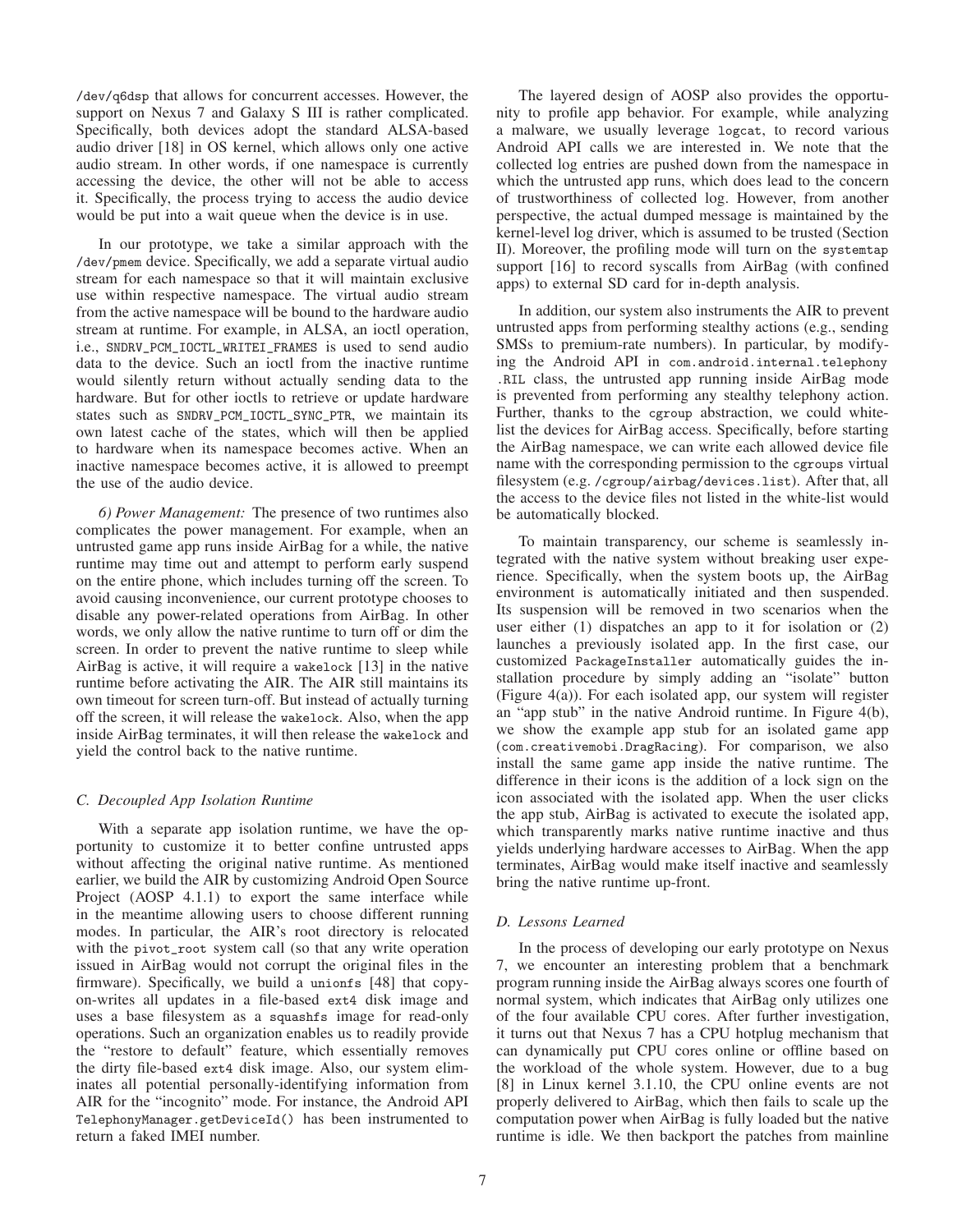| TABLE II. |  | EFFECTIVENESS OF AIRBAG IN SUCCESSFULLY BLOCKING 20 REPRESENTATIVE ANDROID MALWARE |  |  |  |
|-----------|--|------------------------------------------------------------------------------------|--|--|--|
|-----------|--|------------------------------------------------------------------------------------|--|--|--|

|                   | Malicious Behavior |                       |          |               |              |                    |  |  |
|-------------------|--------------------|-----------------------|----------|---------------|--------------|--------------------|--|--|
| Malware Family    | Retrieve IMEI      | Retrieve Phone Number | Send SMS | Intercept SMS | Record Audio | Damage Firmware    |  |  |
|                   |                    |                       |          |               |              | (w/ root exploits) |  |  |
| <b>BeanBot</b>    |                    |                       |          |               |              |                    |  |  |
| <b>DKFBootKit</b> |                    |                       |          |               |              |                    |  |  |
| DroidKungFu       |                    |                       |          |               |              |                    |  |  |
| DroidLive         |                    |                       |          |               |              |                    |  |  |
| Ficon             |                    |                       |          |               |              |                    |  |  |
| Geinimi           |                    |                       |          |               |              |                    |  |  |
| GingerMaster      |                    |                       |          |               |              |                    |  |  |
| GoldDream         |                    |                       |          |               |              |                    |  |  |
| HippoSMS          |                    |                       |          |               |              |                    |  |  |
| <b>NickiBot</b>   |                    |                       |          |               |              |                    |  |  |
| RogueLemon        |                    |                       |          |               |              |                    |  |  |
| RogueSPPush       |                    |                       |          |               |              |                    |  |  |
| <b>RootSmart</b>  |                    |                       |          |               |              |                    |  |  |
| SMSSpoof          |                    |                       |          |               |              |                    |  |  |
| SndApps           |                    |                       |          |               |              |                    |  |  |
| Spitmo            |                    |                       |          |               |              |                    |  |  |
| TGLoader          |                    |                       |          |               |              |                    |  |  |
| <b>YZHCSMS</b>    |                    |                       |          |               |              |                    |  |  |
| Zitmo             |                    |                       |          |               |              |                    |  |  |
| Zsone             |                    |                       |          |               |              |                    |  |  |



Fig. 4. Seamless Integration of AirBag

Linux kernel [10] to have AirBag informed about the status of available CPU cores whenever a CPU core is online or offline.

Another issue we encountered in our prototype is related to the low-memory killer, which will be waked up to sacrifice certain processes when the system is under high memory pressure. As our prototype supports two concurrent namespaces, the unknowing low-memory killer may pick up a process from the active namespace as victim for termination, which greatly affects user experience. Therefore, our prototype adjusts the algorithm and makes it in favor of choosing processes from inactive runtime as victims to maintain responsive user experience.

# IV. EVALUATION

In this section, we present the evaluation results by first showing the effectiveness of AirBag with various mobile malware. We then measure the impact on performance as well as power consumption and memory usage.

| admin@demo-desktop:~\$ adb shell ps   grep Fish<br>123252 24420 ffffffff afd0c76c S com.rainbw.Fish<br>app 49<br>929<br>608<br>admin@demo-desktop:~\$ adb shell logcat -b radio -d   grep 929<br>(929): Phone number is being accessed -- Data faked by policy.<br>W/PHONE<br>admin@demo-desktop:~\$ |                                                                       |  |  |  |  |                                         |  |                                                                                  |  |
|------------------------------------------------------------------------------------------------------------------------------------------------------------------------------------------------------------------------------------------------------------------------------------------------------|-----------------------------------------------------------------------|--|--|--|--|-----------------------------------------|--|----------------------------------------------------------------------------------|--|
|                                                                                                                                                                                                                                                                                                      |                                                                       |  |  |  |  |                                         |  | (a) Faked phone number is being accessed                                         |  |
| $x \ominus \oplus$                                                                                                                                                                                                                                                                                   | admin@demo-desktop:~                                                  |  |  |  |  |                                         |  |                                                                                  |  |
|                                                                                                                                                                                                                                                                                                      |                                                                       |  |  |  |  |                                         |  | 07:39:04.552621 IP 192.168.1.2.46217 > 122.11.61.106.www: P 242:400(158) ack 1 w |  |
|                                                                                                                                                                                                                                                                                                      | in 2920 <nop.nop.timestamp 219330918="" 42582=""></nop.nop.timestamp> |  |  |  |  |                                         |  |                                                                                  |  |
|                                                                                                                                                                                                                                                                                                      | 0x0000:                                                               |  |  |  |  | 4500 00d2 28e7 4000 4006 981f c0a8 0102 |  | $E \bullet (\bullet \emptyset \cdot \emptyset  \bullet \bullet $                 |  |
|                                                                                                                                                                                                                                                                                                      | 0x0010: 7a0b 3d6a b489 0050 f5c7 8fa2 a129 5770                       |  |  |  |  |                                         |  | $Z = i \cdot . P \cdot \cdot \cdot \cdot$                                        |  |
|                                                                                                                                                                                                                                                                                                      | 0x0020:                                                               |  |  |  |  | 8018 0b68 d5e6 0000 0101 080a 0000 a656 |  | heeeV                                                                            |  |
|                                                                                                                                                                                                                                                                                                      | 0x0030:                                                               |  |  |  |  | 0d12 b966 7069 743d 3126 6966 6d3d 3426 |  | +fpit=1&ifm=4&                                                                   |  |
|                                                                                                                                                                                                                                                                                                      | 0x0040:                                                               |  |  |  |  | 6d74 3d4e 6578 7573 2b4f 6e65 266d 693d |  | mt=Nexus+One&mi=                                                                 |  |
|                                                                                                                                                                                                                                                                                                      | 0x0050:                                                               |  |  |  |  | 3726 6273 3d37 2670 6964 3d39 3939 6361 |  | 7&bs=7&pid=999ca                                                                 |  |
|                                                                                                                                                                                                                                                                                                      | 0x0060:                                                               |  |  |  |  | 3563 3034 3731 3334 6337 3138 3930 3835 |  | 5c047134c7189085                                                                 |  |
|                                                                                                                                                                                                                                                                                                      | 0x0070:                                                               |  |  |  |  | 3464 3330 3461 3835 3439 3826 6373 646b |  | 4d304a85498&csdk                                                                 |  |
|                                                                                                                                                                                                                                                                                                      | 0x0080:                                                               |  |  |  |  | 3d32 2e33 2e37 2673 646b 3d76 312e 3126 |  | $= 2.3.78$ sdk=v1.18                                                             |  |
|                                                                                                                                                                                                                                                                                                      | 0x0090:                                                               |  |  |  |  | 7569 643d 3136 6336 6232 3530 6336 6265 |  | uid=16c6b250c6be                                                                 |  |
|                                                                                                                                                                                                                                                                                                      | 0x00a0:                                                               |  |  |  |  | 3931 6563 266d 6c3d 3226 706e 3d30 3132 |  | 91ec&ml=28pn=012                                                                 |  |
|                                                                                                                                                                                                                                                                                                      | $0x00b0$ :                                                            |  |  |  |  | 3334 3536 3738 3926 6170 6e3d 636f 6d2e |  | 3456789 & apn=com.                                                               |  |
|                                                                                                                                                                                                                                                                                                      |                                                                       |  |  |  |  | 7261 696e 6277 2e46 6973 6826 6d69 643d |  | rainbw.Fish∣=                                                                    |  |
|                                                                                                                                                                                                                                                                                                      | $0x00c0$ :                                                            |  |  |  |  |                                         |  | 32                                                                               |  |

## Fig. 5. GoldDream Analysis

## *A. Effectiveness*

To evaluate the effectiveness, we selected 20 Android malware that present a good coverage of state-of-the-art mobile malware in the wild. In Table II, we show the list and their malicious behavior which is manually triggered. Specifically, AirBag is able to successfully isolate these malicious apps and prevent them from performing the malicious operations in either Android framework level or OS kernel level. For example, the way AirBag detects and prevents NickiBot from recording audio is done by hooking the corresponding ioctls (e.g., SNDRV\_PCM\_IOCTL\_READI\_FRAMES) of the ALSA-based audio driver [18] in OS kernel while the relocation of the AIR's root directory and the usage of unionfs (Section III-C) enable us to prevent firmware damages. We emphasize that AirBag in all three supported mobile devices is able to achieve the same results. $4$  In the following, we present details of three representative experiments, to demonstrate the values from incognito mode, profiling mode, and flexible user confirmation for sensitive operations, respectively.

<sup>&</sup>lt;sup>4</sup>The exceptional case is the Nexus 7 that is a tablet and does not have necessary telephony support. However, it does not affect AirBag's effectiveness in isolating these apps.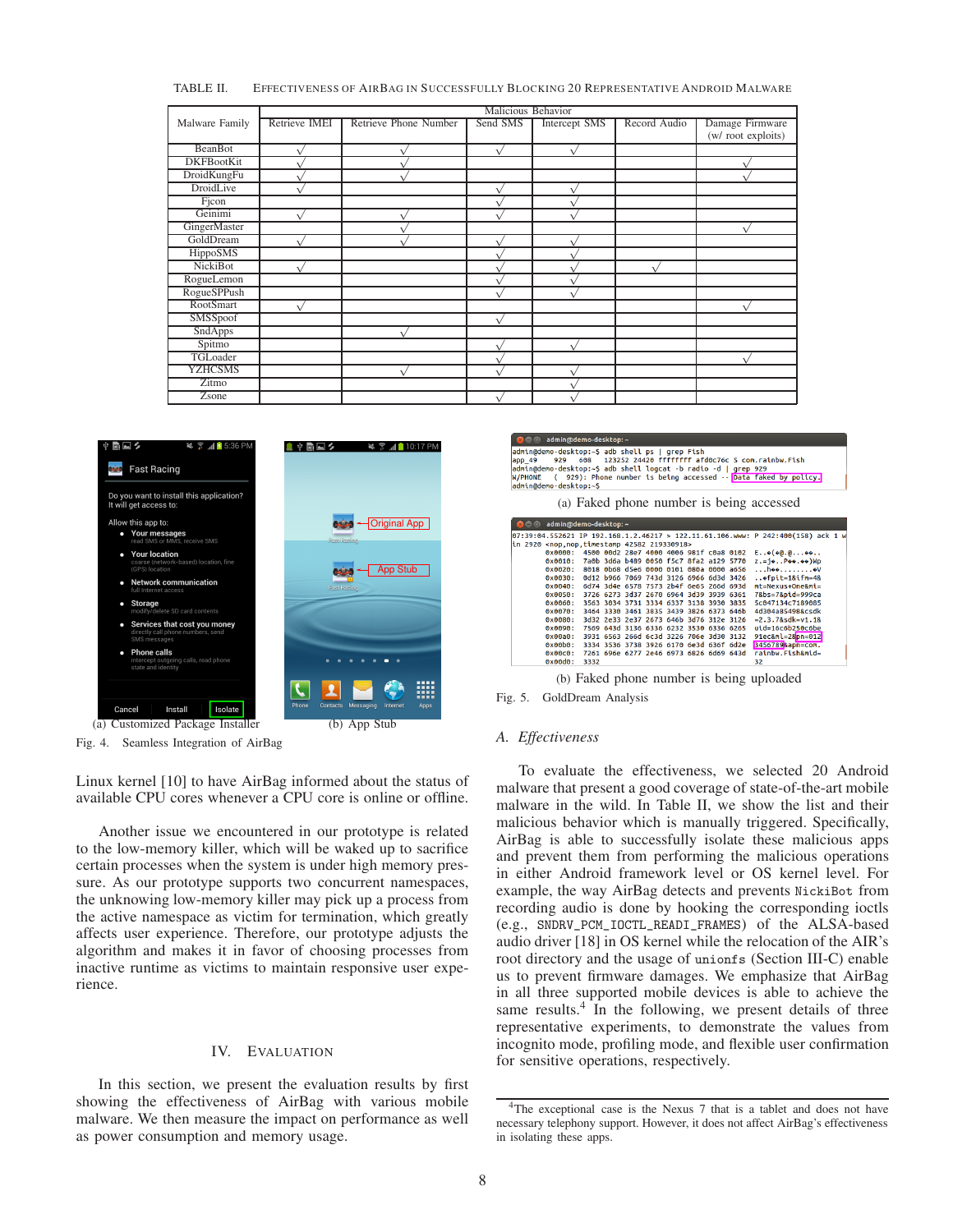



(b) /system/bin/rm Execution



*1)* GoldDream *Experiment:* This malware [4] infected Android systems by hiding in popular game apps. It spies on SMS messages received by users, monitors incoming/outgoing phone calls, and then stealthily uploads them as well as device information to a remote server without user's awareness. Specifically, by registering a receiver for various system events (e.g., when a SMS message is received), GoldDream launches a background service without user's knowledge to monitor and upload private information.

With AirBag, this malware is automatically dispatched to run inside the isolated AIR, instead of the native runtime. Also, the spying activities are effectively blocked as various systemwide events are by default isolated from the native runtime to AIR. In Figure 5, we show how the incognito mode is helpful to prevent real phone information from being leaked by a GoldDream-infected game app com.rainbw.Fish. In this experiment, we capture incoming/outgoing network traffic of AirBag with tcpdump when the malware runs. From the dumped log, we observed the collected IMEI number and phone number were being uploaded in an HTTP message to a remote server. Figure 5(a) shows the recorded malware behavior of retrieving the phone number (faked to be 0123456789 in our prototype). Figure 5(b) highlights the collected (fake) phone number being reported back to a remote server.

*2)* DKFBootKit *Experiment:* The previous experiment effectively blocks malware's spying behavior and prevents private information from being leaked. In this experiment, we further demonstrate how AirBag can prevent the firmware from being manipulated by malware. In this case, we experimented with DKFBootKit [14], an Android malware that infects the boot sequence of Android (not the bootloader) and replaces a few system utilities such as ifconfig, rm, and mount under the system partition.

With AirBag, DKFBootKit will not be able to cause any damage to our system. First, the native filesystem is completely isolated from the AIR on which the DKFBootKit runs. Second, the changes inflicted by DKFBootKit, while visible inside AirBag, are automatically copy-on-written to a separate file. With that, we can not only conveniently analyze the contamination from the malware (Section III-C), but also apply "restore to default" feature to undo the changes. Moreover, with profiling mode, we collected syscalls from AirBag including





(b) A pop-up alert on background

(a) A screenshot of HippoSMSinfected video browser

Fig. 7. HippoSMS Analysis

TABLE III. BENCHMARKS USED IN OUR EVALUATION

SMS behavior

| <b>Benchmark Name</b> | Version | <b>Workload Type</b> |
|-----------------------|---------|----------------------|
| AnTuTu Benchmark [5]  | 2.8.3   | Combination          |
| BrowserMark [7]       | 2.0     | CPU/IO               |
| NenaMark2 [11]        | 2.3     | GPU                  |
| Neocore [12]          | 1.9.35  | GPU                  |
| SunSpider [15]        | 0.9.1   | CPU/IO               |

confined processes to monitor the detailed infection sequence. From the infection sequence, we notice that DKFBootKit will release at runtime a payload file named a.exe, which when executed will copy it to /system/lib/libd1.so and further replace a few other files, such as rm and mount (Figure  $6(a)$ ). It turns out the replacement of  $r$ m is to protect various malware files. In Figure 6(b), we report the internal logic of the replaced rm, which basically checks arguments and avoids removing infected files. (For other files, the compromised rm proceeds normally by invoking /system/xbin/rm or /system/bin/toolbox.)

*3)* HippoSMS *Experiment:* In this experiment, we present the capability of exposing stealthy malware behavior and how users can dynamically block them. Specifically, we run an Android malware HippoSMS [3] inside AirBag. As the name indicates, this particular malware sends text messages to a premium-rate number that incurs additional phone charges. Notice that the only interface to access the telephony hardware is the rild daemon running in the native runtime. And any telephony-related operation inside AirBag will be tunneled out to native runtime. The user will then have the option to either allow or disallow it. By doing so, we can effectively expose any background behavior that is often go unnoticed in a normal system (without AirBag). In Figure 7(a), we show a screenshot of a HippoSMS-infected video browser that is involved in background SMS behavior. The background SMSsending behavior is intercepted and reported to user in a pop-up window – Figure  $7(b)$ . The user then has the option to permit or deny it.

#### *B. Performance Impact*

To evaluate AirBag's impact on performance, we have performed benchmark-based measurements on three supported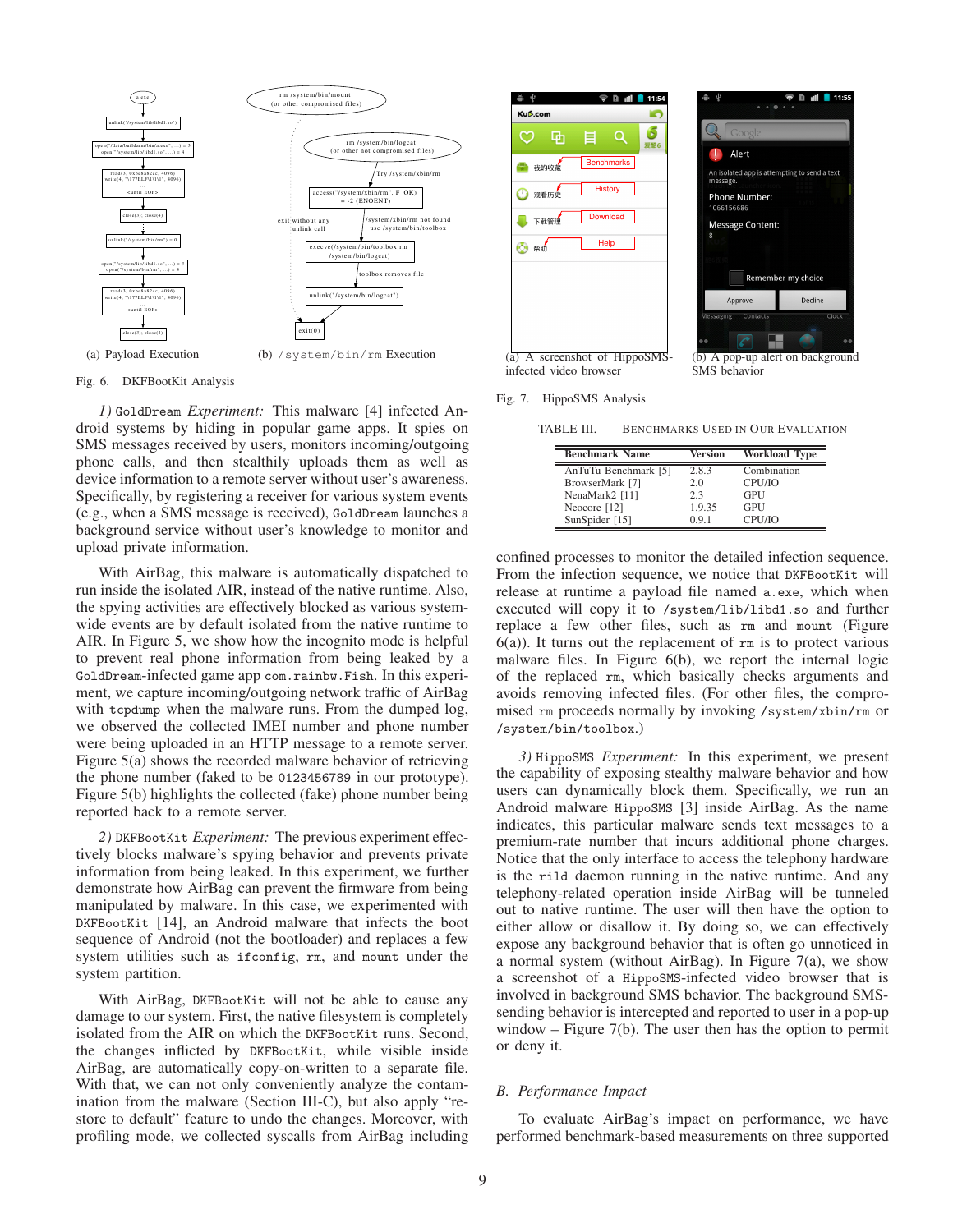

Fig. 8. Performance Measurement of AirBag on Google Nexus One, Nexus 7, and Samsung Galaxy S III



devices – with and without AirBag. Table III shows the list of benchmarks used in our measurement.

These benchmark programs are designed to measure various aspects of system performance. For each benchmark program run, we have measured the performance in four different settings: (1) "Baseline" means the results obtained from a stock mobile device without AirBag support; (2) "Busy-NA" means the results from a mobile device with our OS kernel extension for AirBag but without activating the AirBag; (3) "Busy-Idle" means results from an AirBag-enhanced system by running the benchmark program in the native runtime while keeping AirBag idle; and (4) "Idle-Busy" means results from an AirBag-enhanced system by running the benchmark program inside the AirBag while keeping the native runtime idle. All the performance results are normalized with the "Baseline" system to expose possible overhead introduced by AirBag. Figure 8 summarizes the measurement results. Overall, our benchmark experiments show that AirBag incurs minimal impact on system performance (with around 2.5%) in both GPU-intensive workloads (Neocore and NenaMark2) and CPU/IO-intensive workloads (SunSpider and BrowserMark). We also run AnTuTu [5], a comprehensive benchmark that reported similar small performance overhead (with around  $2\%$  – Figure 9). We point out that our experiments so far are conducted by entering the default incognito mode. When we turn the profiling mode on, the evaluation with Neocore benchmark indicates that our system introduces additional 10% overhead. We are not concerned as the profiling mode is only turned on when performing a forensics-style investigation of an untrusted app.

#### *C. Power Consumption and Memory Usage*

Beside the performance overhead, we also evaluate the impact of AirBag on battery use. With two concurrent namespaces, our system likely incurs additional battery drains. In our measurement, we perform two sets of experiments. In the first set, we start from a fully-charged Nexus 7 device, wait for 24 hours without running any workload, and then check its battery level. The stock system reports 91%, and AirBagenhanced system shows 89%, indicating 2% more battery use.

In the second set, we also start from a fully-charged Nexus 7 device, wait for 24 hours while keeping playing an audio file, and then check its battery level. The stock system reports  $66\%$ , and AirBag-enhanced system shows  $63\%$ , indicating  $3\%$ more battery use.

Finally, we also measure the memory footprint of AirBag. Specifically, we examine the percentage of in-use memory (by reading /proc/meminfo) of the Nexus 7 by repeating the previous two sets of experiments. Instead of waiting for 24 hours, we collect our measurement results in 4 hours. The results from the first set of experiments indicate that our system increases the percentage of in-use memory from 59.31% to 60.87%, an addition of 1.56%. In the second set of experiments (with repeated playing of an audio file), the percentage of in-use memory is increased from 60.25% to 63.70%. The additional memory consumption is due to the reserved memory blocks in OS kernel (e.g., for second framebuffer).

## V. DISCUSSION

In this section, we re-visit our system design and implementation for possible improvements. First, the current usage model of AirBag is to isolate untrusted apps when they are being installed. While it achieves our design goals, it can still be improved with a unique capability to dynamically migrate apps between native and AirBag-confined runtime environments. For example, users may want to try the new features of newly released apps in the AirBag without affecting the native environment but "move" it to the native runtime environment when the app is considered safe and stable. On the other hand, when an app is reported to have malicious behavior (e.g., sending text messages in the background), users can still use the app by limiting its capabilities within the AirBag. Obviously, one solution will be simply uninstalling the app in one runtime and then re-install it in another runtime. However, it will lose all internal states accumulated from previous installation. A better solution might lively migrate it from one to another. This is possible as both runtime environments share the same trusted OS kernel, though in different namespaces. Possible challenges however may include handling dependent libraries that may be inconsistent in different runtimes as well as other currently interacting apps in the previous namespace.

Second, to confine untrusted app execution, our prototype disallows confined apps to communicate with other legitimate apps and service daemons running on the native runtime and vice versa. As a result, various system events are isolated at the AirBag boundary. In other words, when there is an incoming SMS or phone call on the native runtime, such an event will not be propagated to the AIR runtime, which will affect certain functionality of untrusted apps. Also, automatic updates on AirBag-confined apps may also break because of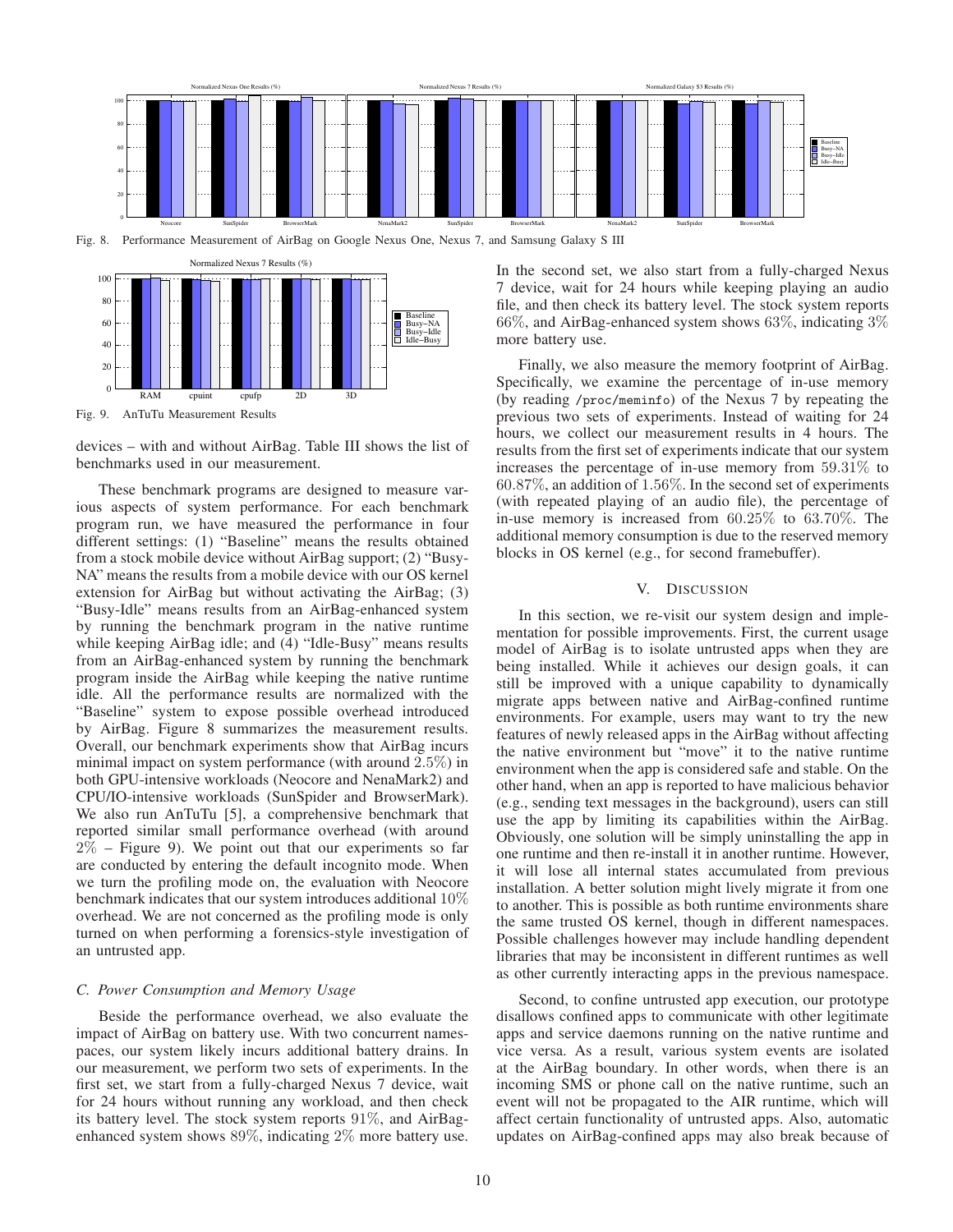the current AirBag confinement. While an intuitive solution is to allow these events to cross the AirBag boundary, it may however break the isolation AirBag is designed to enforce. From another perspective, we are motivated to explore a hybrid approach, which might be ideal in selectively whitelisting certain events to pass through (so that we can support legitimate feature needs such as automatic updates) without unnecessarily compromising AirBag isolation. On the other hand, if AirBag is configured to deny all permissions, our system could be considered to be replaced by a customized Android system. However, with our system, users can still run apps normally in the native runtime on the same mobile device which cannot be achieved by customized Android systems.

Third, our current prototype is still limited in supporting one single AirBag instance and multiple untrusted apps will need to run within the same instance. This leads to problems when all apps are installed as untrusted. In particular, AirBag does not provide inter-app isolation within itself. Naturally, we can improve the scalability of AirBag by dynamically provisioning multiple AirBag instances with one for each untrusted app. It does raise challenging requirements for more efficient and lightweight AIRs. Note that our AirBag filesystem already made use of copy-on-write to keep all the updates in a separate data file, which should be scalable to multiple AirBag instances. However, context-aware device virtualization requires additional memory to be reserved (e.g., for smooth framebuffer support – Section III-B). It remains an interesting challenge and we plan to explore possible solutions in our future work (e.g., by leveraging hardware virtualization support in latest ARM processors).

Fourth, as an OS-level kernel extension, our approach requires updating the smartphone OS image for the enhanced protection against mobile malware infection. While this may be an obstacle for its deployment, we argue that our system does not require deep modifications in smartphone OS kernel. In fact, our kernel patch has less than  $2K$  lines of source code and most of them are related to generic Linux drivers, not tied to specific hardware devices in different smartphone models. Furthermore, we can improve the portability of our system by implementing a standalone loadable kernel module that can be conveniently downloaded and installed.

Fifth, for simplicity, our current prototype does not provide the same runtime environment as the original one. Because of that, a malicious app can possibly detect the existence of AirBag and avoid launching their malicious behaviors. In fact, as an OS-level virtualization solution, our system shares with other virtualization approaches [43], [19], [35], [40], [49] by possibly exposing virtualization-specific artifacts or footprints. Note that with the capability of arbitrarily customizing the isolated runtime environment (AIR), we are able to further improve the fidelity of AirBag runtime and make it harder to be fingerprinted. However, this situation could lead to another round of "arms race." From another perspective, if a mobile malware attempts to avoid launching its attacks in a virtualized environment, our system does achieve the intended purpose by resisting or deterring its infection.

Last but not least, with a decoupled app isolation runtime to transparently support untrusted apps, AirBag opens up new opportunities that are not previously possible. For example, our current profiling mode basically collects logcat output as well as various syscalls from AirBag. However, it does not need to be limited in basic log collection. For example, recent development on virtual machine introspection [35], [40], [29], [36], [56] can be applied in AirBag to achieve better introspection and monitoring capabilities. Moreover, it also provides better avenues to integrate with current mobile anti-virus software so that they can reliably monitor runtime behavior without being limited in only statically scanning untrusted apps.

## VI. RELATED WORK

In this section, we categorize related work into different research areas and compare our system with them.

*Server-side protection* The first category of related work include systems that are designed to improve the walled garden model in detecting and pruning questionable apps (including malicious ones) from centralized mobile marketplaces. For example, Google introduces the bouncer service in February, 2012. Besides smartphone vendors, researchers also endeavor to develop various systems to expose potential security risks from untrusted apps. PiOS [30] statically analyzes mobile apps to detect possible leaks of sensitive information; Enck *et al.* [32] studies free apps from the official Google Play with the goal of understanding broader security characteristics of existing apps. Our system is different by proposing a complementary client-side solution to protect mobile devices from being infected by mobile malware.

*Client-side protection* The second category aims to develop mitigation solutions on mobile devices. For example, mobile anti-malware software scan the apps on the devices based on known malware signatures, which limit their capability in detecting zero-day malware. MoCFI [27] provides a CFI enforcement framework to prohibit runtime and control-flow attacks for Apple iOS. TaintDroid [31] extends the Android framework to monitor the information flow of privacy-sensitive data. MockDroid [21], AppFence [38], Kantola *et al.* [42], Airmid [44], Apex [45], and CleanOS [51] also rely on extensions on Android framework to better control apps' access to potential sensitive resources. Aurasium [55] takes a different approach by repackaging untrusted apps and then enforcing certain access control policies at runtime. With varying levels of successes, they share a common assumption of a trustworthy Android framework, which unfortunately may not be the case for advanced attacks (that could directly compromise privileged system daemons such as init or zygote). In contrast, our system assumes that the Android framework inside AirBag could be compromised (by untrusted apps) but the damages are still contained in AirBag to prevent the native runtime environment being affected.

From another perspective, a number of systems have been proposed to extend the Android permission system. For example, Kirin [33] analyzes apps at install time to block apps with a dangerous combination of permissions. Saint [47] enforces policies in both install time and run time to govern the assignment as well as the usage of permissions. Stowaway [34] identifies the apps which request more permissions than necessary. In comparison, our system is different in not directly dealing with Android permissions. Instead, we aim to mitigate the risks by proposing a separate runtime that is isolated and enforced through a lightweight OS-level extension.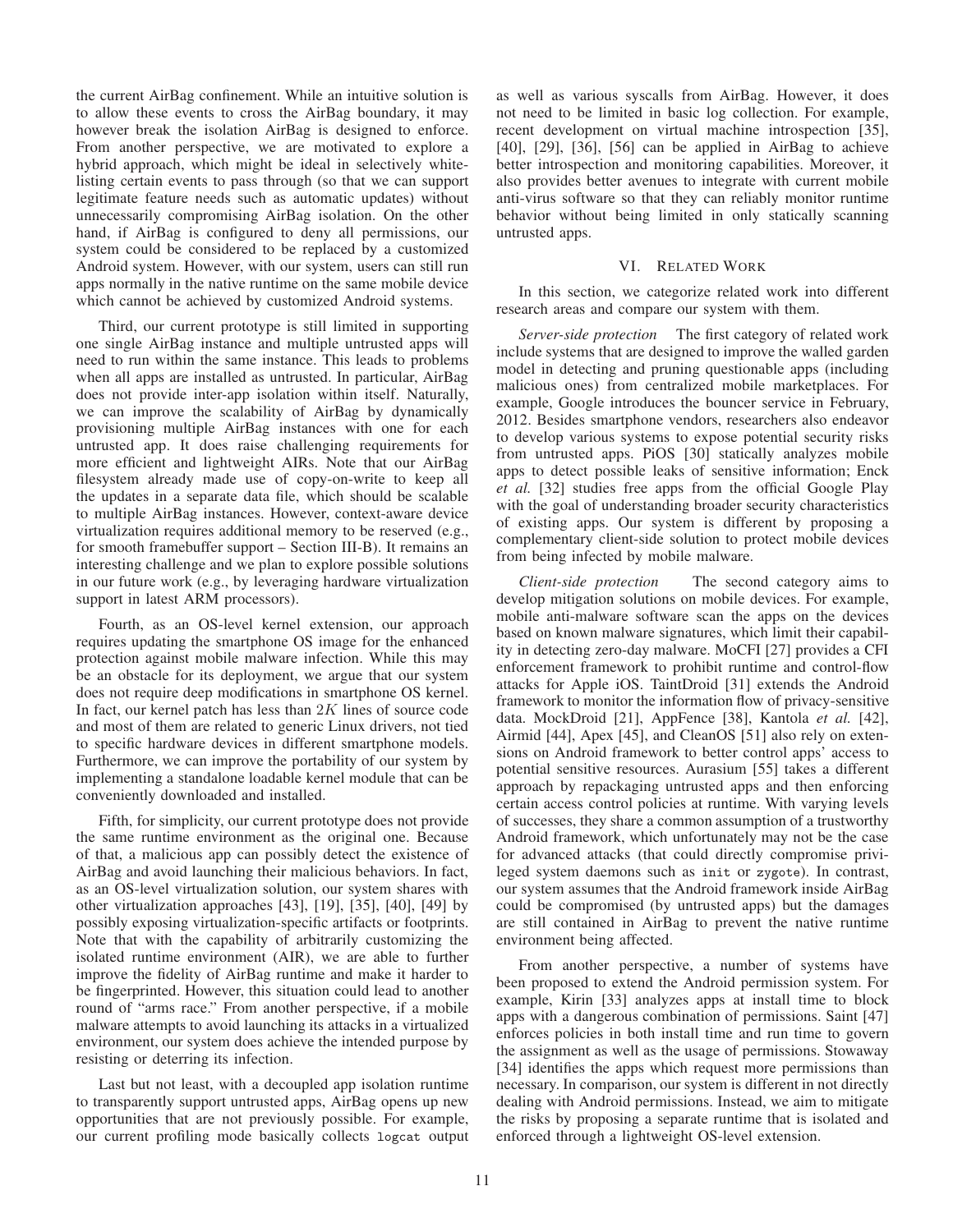*Virtualization* The third category of related work includes recent efforts to develop or adopt various virtualization solutions which can strengthen the security properties of mobile platforms [53]. Starting from the approaches based on Type-I hypervisors (e.g., OKL4 Microvisor [46], L4Android [43], and Xen on ARM [39]), they may have smaller TCB but require significant efforts to support new devices and cannot readily leverage commodity OS kernels to support hardware devices. In a similar vein, researchers have also applied traditional Type-II hypervisor approaches on mobile devices (e.g., VMware's MVP [20] and KVM/ARM [26]). Compared to Type-I hypervisors, Type-II hypervisors might take advantage of commodity OS kernels to support various hardware devices. However, it still needs to run multiple instances of guest OS kernels, which inevitably increase memory footprint and power consumption. Also, the world switching operation causes additional performance degradation, which affects the scalability in resource-constrained mobile device environments.

Beside traditional Type-I and Type-II hypervisors, OS-level virtualization approaches are also being applied to mobile devices. For example, Cells [19] introduces a foreground /background virtual phones usage model and proposes a lightweight OS-level virtualization to multiplex phone hardware across multiple virtual phones. Our system differs from Cells in two important aspects: First, as mentioned earlier, Cells aims to embrace the emerging "bring-your-own-device" (BYOD) paradigm by supporting multiple virtual phone instances in one hardware device. Each virtual phone instance is treated equally and the isolation is achieved at the coarsegrained virtual phone boundary. AirBag instead is an appcentric solution that aims to maintain a single phone usage model and the same user experience while enforcing reliable isolation of untrusted apps. Second, to support multiple virtual phones, Cells needs to maintain an always-on root namespace for their management and hardware device virtualization. In comparison, AirBag is integrated with the native runtime for seamless user experience without such a root namespace. At the conceptual level, the presence of a root namespace is similar to the management domain in Type-I Xen hypervisor, which could greatly affect the portability on new phone models. Being a part of native system, our system can be readily ported to new devices with stock firmware.<sup>5</sup>

In addition, researchers also explore user-level solutions to provide separate mobile runtime environments. For example, TrustDroid [22] enhances the Android framework to provide domain-level isolation that confines the unauthorized data access and cross-domain communications. Recent Android release (Jellybean 4.2) extends the Android framework to add multi-user support. Such a user-level solution requires a trustworthy framework that is often the target for advance attacks. Moreover, these solutions require deep modifications on the Android framework. In comparison, AirBag adds a lightweight OS-level extension to confine cross-namespace communications without affecting the native Android framework, achieving backward and forward compatibility.

*Virtualization-based security* The last category of the related work includes a long stream of research projects to improve host security with virtualization: [28], [40], [41], [50], [54]. For example, Ether [28] transparently traces malware with the help of hardware virtualization extensions. Lockdown [54] divides the runtime environment into trusted and untrusted with a lightweight hypervisor. These systems benefit from a layered architecture design as well as the strong isolation guarantee provided by underlying virtualization. With a decoupled runtime environment to transparently confine user-level apps, AirBag can be naturally combined with the above approaches for better protection of Android-based mobile devices.

## VII. CONCLUSION

We have presented the design, implementation and evaluation of AirBag, a client-side solution to significantly boost Android-based smartphone capability to defend against mobile malware. By instantiating a separate app isolation runtime that is decoupled from native runtime and enforced through lightweight OS-level virtualization, our system not only allows for transparent execution of untrusted apps, but also effectively prevents them from leaking personal information or damaging the native system. We have implemented a proof-of-concept prototype that seamlessly supports three representative mobile devices, i.e., Google Nexus One, Nexus 7, and Samsung Galaxy S III. The evaluation results with 20 representative Android malware successfully demonstrate its practicality and effectiveness. Also, the performance measurement with a number of benchmark programs shows that our system incurs low performance overhead.

#### ACKNOWLEDGMENT

We would like to thank the anonymous reviewers for their comments that greatly helped improve the presentation of this paper. This work was supported in part by the US National Science Foundation (NSF) under Grants 0855297, 0855036, 0910767, and 0952640. Any opinions, findings, and conclusions or recommendations expressed in this material are those of the authors and do not necessarily reflect the views of the NSF.

#### **REFERENCES**

- [1] "260,000 Android users infected with malware," http: //www.infosecurity-magazine.com/view/16526/260000-android-usersinfected-with-malware/.
- [2] "Android 4.2 potential security features unveiled: SELinux, VPN Lockdown and Premium SMS Confirmation," http: //www.androidauthority.com/android-4-2-potential-security-featuresunveiled-selinux-vpn-lockdown-premium-sms-confirmation-123785/.
- [3] "Android Malware Genome Project," http://www.malgenomeproject. org/.
- [4] "Android.Golddream|Symantec," http://www.symantec.com/security response/writeup.jsp?docid=2011-070608-4139-99.
- [5] "AnTuTu Benchmark," http://www.antutulabs.com.
- [6] "App Store," http://www.apple.com/iphone/from-the-app-store/.
- [7] "BrowserMark," http://browsermark.rightware.com.
- [8] "Bug 714271," https://bugzilla.redhat.com/show bug.cgi?id=714271.
- [9] "Google Play," http://play.google.com/.
- [10] "linux/kernel/git/torvalds/linux.git," http://git.kernel.org/?p=linux/ kernel/git/torvalds/linux.git.
- [11] "NenaMark2," http://nena.se/nenamark/view?version=2/.
- [12] "Neocore," https://play.google.com/store/apps/details?id=com. qualcomm.qx.neocore.
- [13] "PM: Implement autosleep and "wake locks", take 3," http://lwn.net/ Articles/493924/.

 $5$ Our prototyping experience confirms that AirBag can be readily ported to a new phone model. In fact, the very first prototype on Google Nexus One is ported to Nexus 7 and Samsung Galaxy S III each within one week!